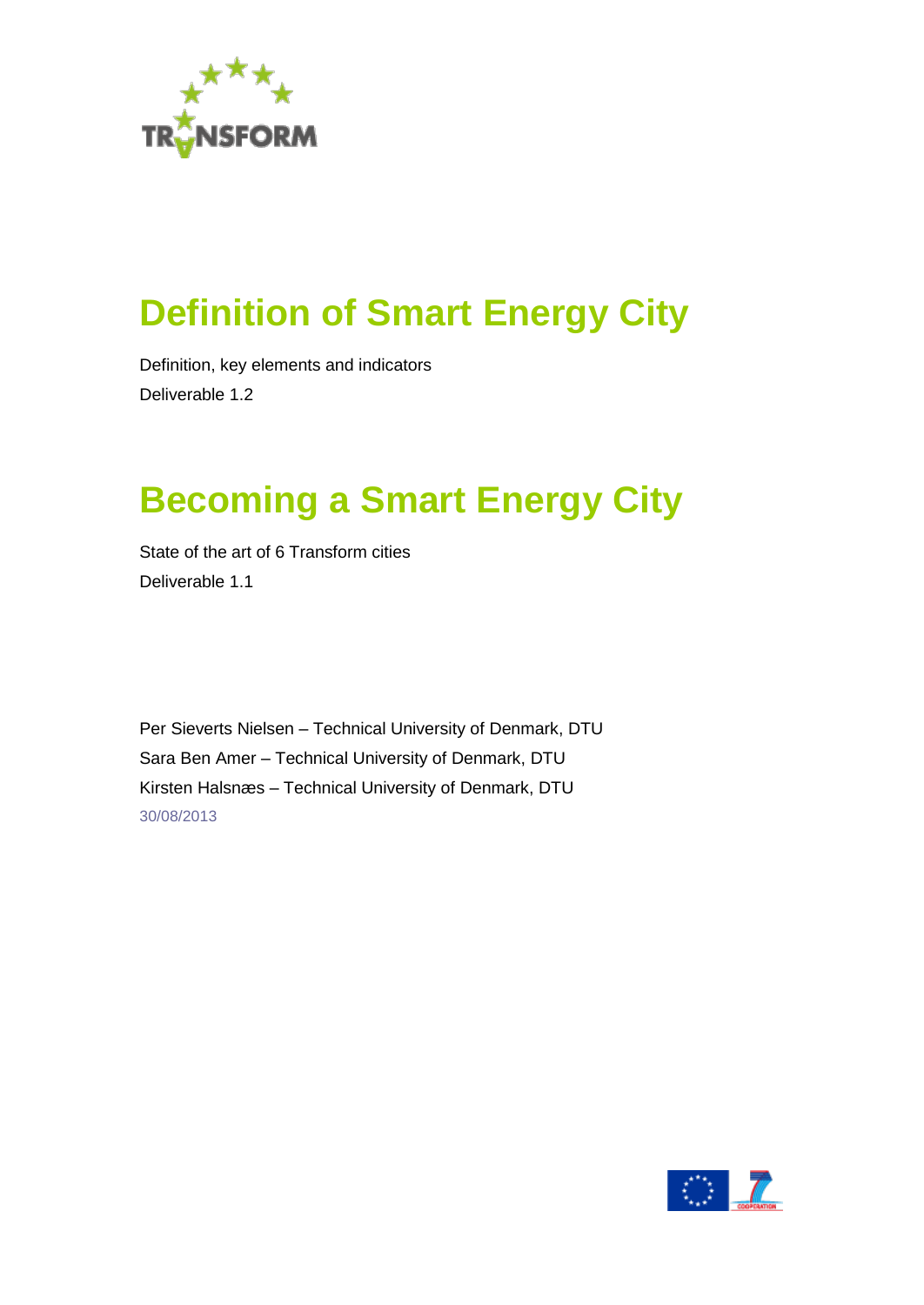

| Becoming a Smart Energy City – State of the art of 6 Transform cities 12 |  |
|--------------------------------------------------------------------------|--|
|                                                                          |  |
|                                                                          |  |
|                                                                          |  |
|                                                                          |  |
|                                                                          |  |
|                                                                          |  |

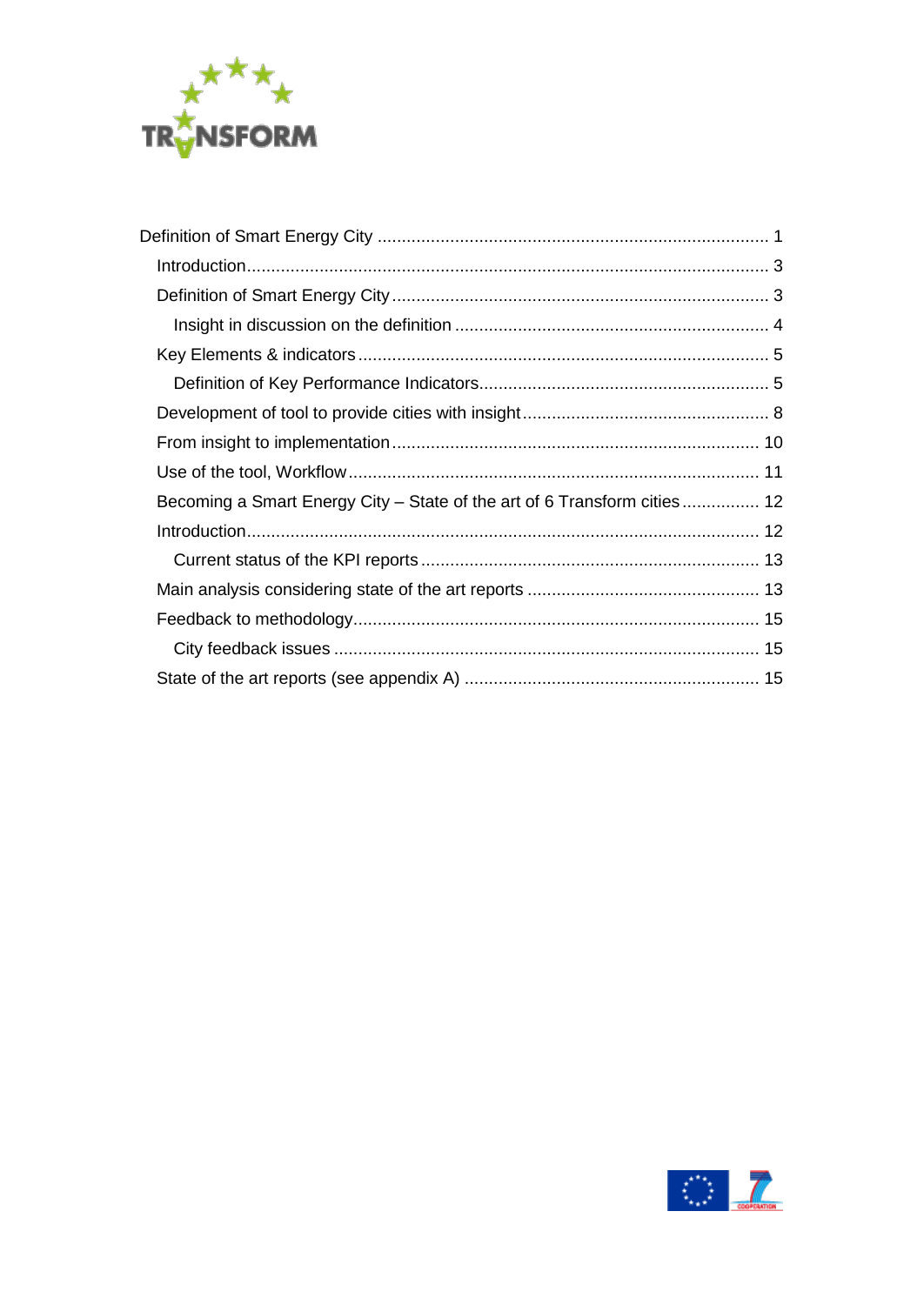

<span id="page-2-0"></span>This report summarises the work undertaken under the EU-FP7 TRANSFORM project for Work Package 1 (part 1): Becoming a Smart Energy City, state of the Art and Ambition. Part 1 starts with a clear outline of each of the participating cities. The work describes the context in terms of climate, energy assets, ambitions, targets and main possibilities in terms of energy efficiency, flows and energy production. After this first step, the work focuses on the description of what a smart energy city is (this report), what the main Key Performance Indicators (KPIs) are that should be met and how this relates to where the current cities and the living labs are. It describes at the same time the current status of city planning, energy planning tools, and existing energy data. The outline should also include information on energy production, energy flows and energy efficiency, where possible. The work will draw largely on existing Strategic Energy Action Plans, Climate Action Plans and planning documents.

This report establishes a definition of smart cities develops Key Elements, Key Performance Indicators and reports on the state of the art regarding the KPIs for the 6 Transform cities. As specified in the Transform proposal, the objective of the evaluation is to identify previous and existing initiatives as a sort of stocktaking on the way to establishing a smart city transformation pathway for each of the participating cities in the Transform project. The definition of a smart energy city and the key performance indicators will be used throughout Transform the guide the work.

## <span id="page-2-1"></span>**Definition of Smart Energy City**

According to Transform a Smart Energy City is defined as follows:

"The Smart Energy City is highly **energy and resource efficient**, and is increasingly **powered by renewable energy sources**; it relies on **integrated and resilient resource systems**, as well as insight-driven and innovative approaches to strategic

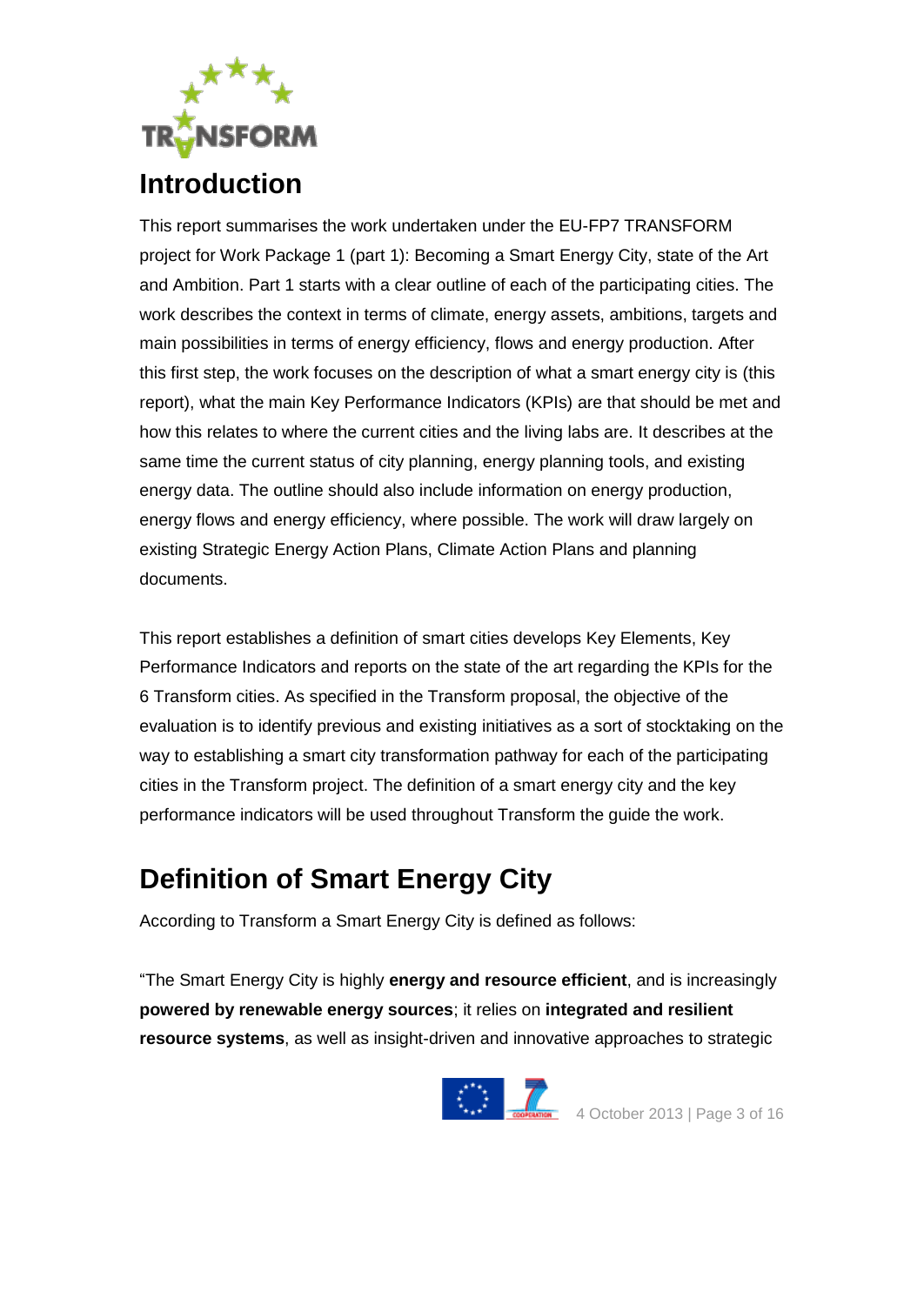

planning. The application of **information, communication and technology** are commonly a means to meet these objectives.

The Smart Energy City, as a core to the concept of the Smart City, provides its users with a liveable, affordable, climate-friendly and engaging environment that supports the needs and interests of its users and is based on a sustainable economy."

#### Vision for the Sm art City:

A liveable, resilient city, which is inclusive, climate friendly, data insight driven and fosters innovation and a sustainable economy.

#### Definition of a Smart Energy City (SEC):

The Smart Energy City, as a core to the concept of the Smart City, provides its users with a liveable, affordable, climate-friendly and engaging environment that supports the needs and interests of its users and is based on a sustainable economy. The Smart Energy City is highly energy and resource efficient, and is increasingly powered by renewable energy sources: it relies on integrated and resilient resource systems, as well as insight-driven and innovative approaches to strategic planning. The application of information, communication and technology are commonly a means to meet these objectives

#### Visual representation of the Smart Energy City definition:



#### **Figure 1. Definition of Smart Energy City and Key elements**

#### <span id="page-3-0"></span>**Insight in discussion on the definition**

Many have tried to defined "smart energy cities" and there is no general consensus on a definition. In particular the definition can be more of less technical and it can be defined at varying degrees of abstraction. In this case the definition has been defined very concrete which can be seen in the evaluation of the key elements. The way the definition has been written it includes the key elements which have been identified directly. So the definition reflects directly the identified 8 key elements. It should also be noted that it has been important for the team that environmental as well as economic and social elements are included in the definition.

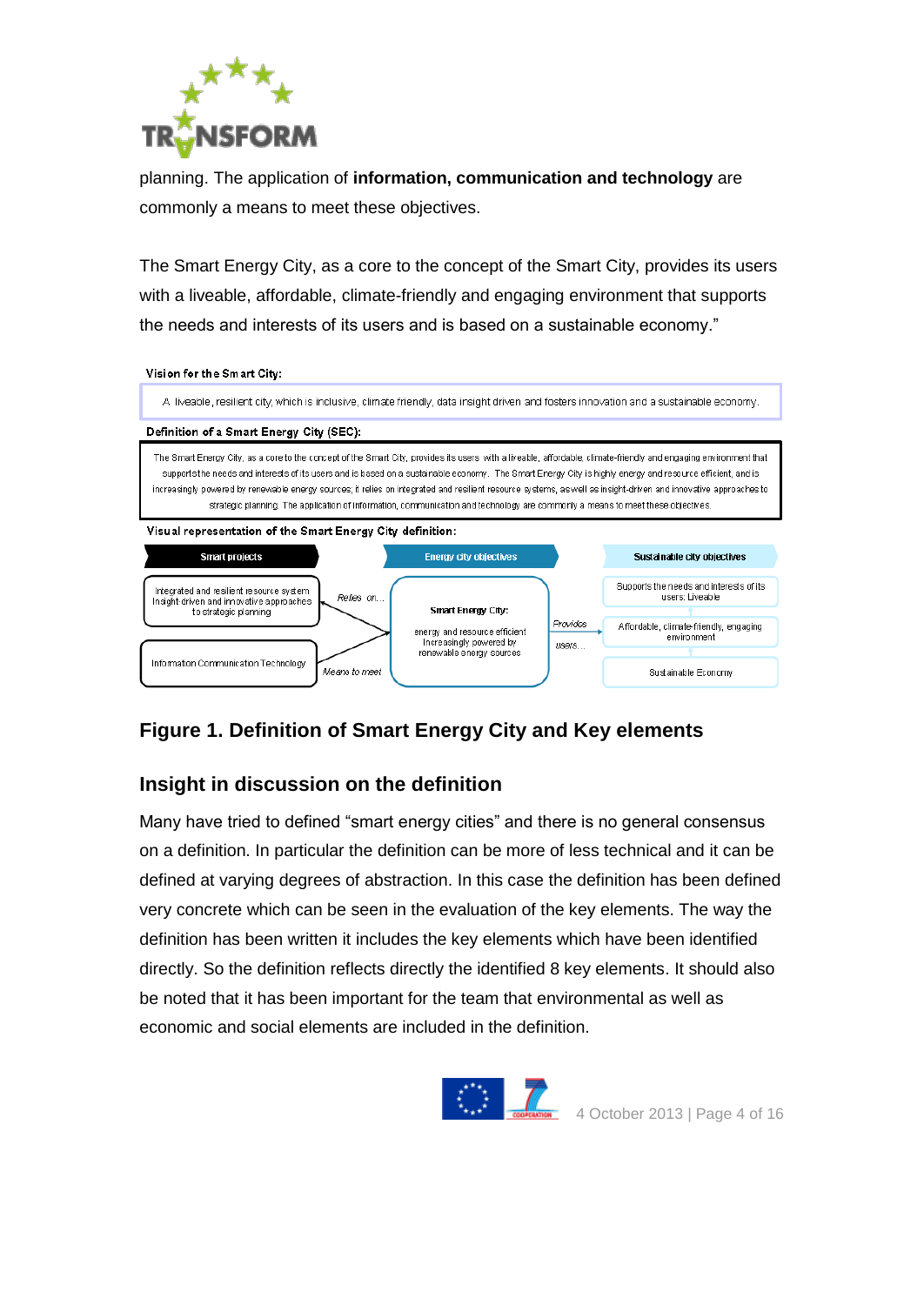

The Transform team covers 6 different cities in Europe, with different economics and different social contexts. Specifically for the energy sector the cities are also very different in energy use, energy efficiency and energy production. At the planning level the cities also have very different traditions in city planning, energy planning and of specific relevance to the Transform project, very different traditions in monitoring and data collection.

### <span id="page-4-0"></span>**Key Elements & indicators**

The second task of the evaluation was to identify and decide on Key Elements of the smart energy city definition. However, as described above the key elements was identified in an integrated process with defining the smart energy city. Besides trying to determine elements holistically covering environmental, economic as well as social issues, it was also desired to be able to measure the energy issues consistently across different cities qualitatively and quantitatively. It was also desired to keep the number of key elements low to keep the data collection and analysis as simple as possible. The 8 elements determined are outlined below.

List of 8 Key Elements:

- Resource system integration (6)
- Access to energy services (2)
- Resilience (4)
- Energy Efficiency (5)
- Renewable Energy (4)
- Active and engaged users (6)
- Sustainable Economy (3)
- Smart Governance (5)

#### <span id="page-4-1"></span>**Definition of Key Performance Indicators**

The Third task of the KPI evaluation was to define a form that could be used to assess the Key Elements in a qualitative way. Again a main idea was that the

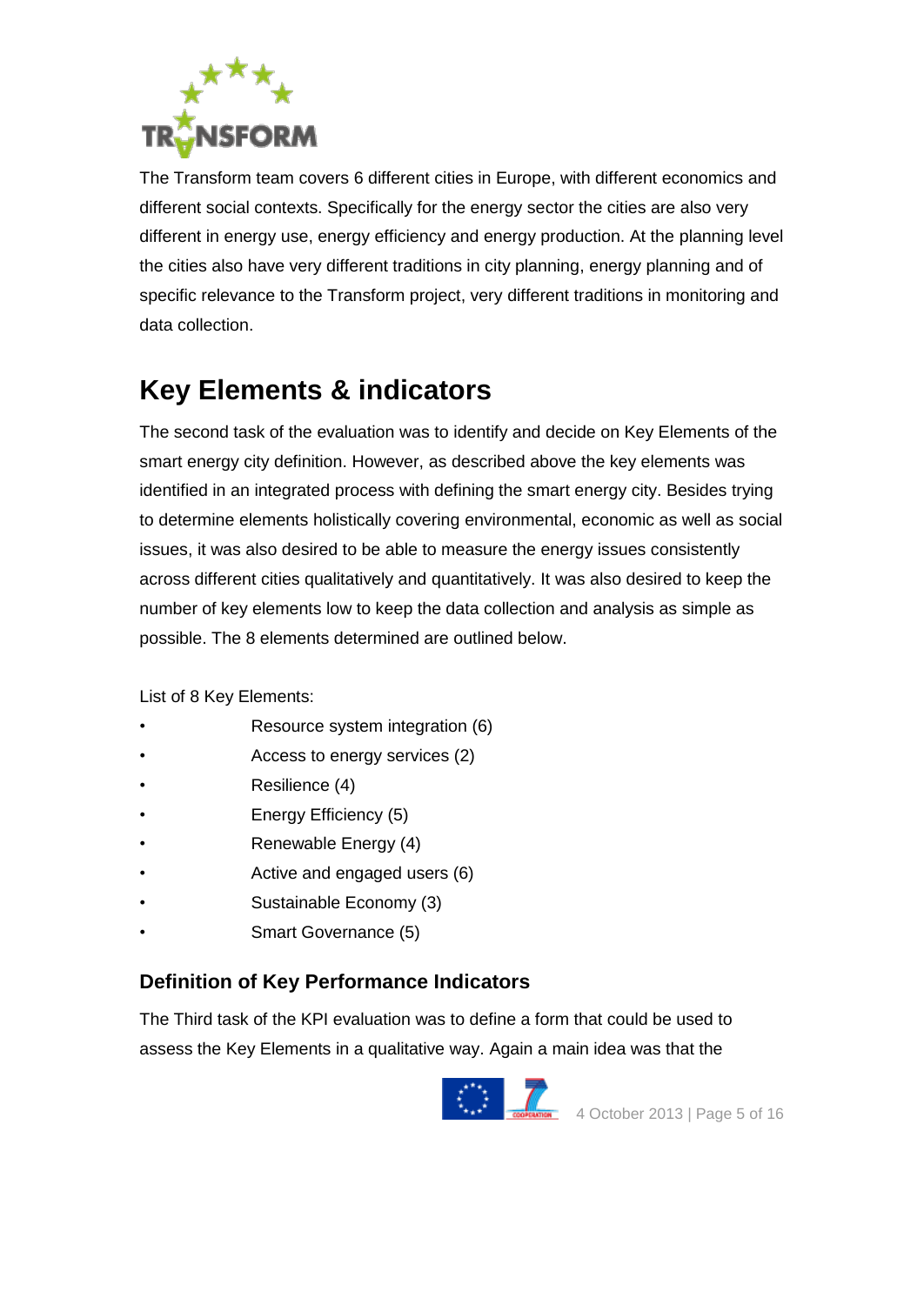

number of indicators should be manageable. Ideally the target was to have 10 Key Performance Indicators, however this was not possible. With 3-4 indicators per element the resulting number would be 20-30 indicators which were still regarded as manageable taking into account that not all cities needed to provide information for all indicators. The total number of indicators for each element is highlighted in brackets in the above list of Key Elements. In total, there are 35 indicators. The indicator "access to affordable energy services is shown in Figure 2. The full list of indicators is provided in the first reporting from the cities in Appendix A.

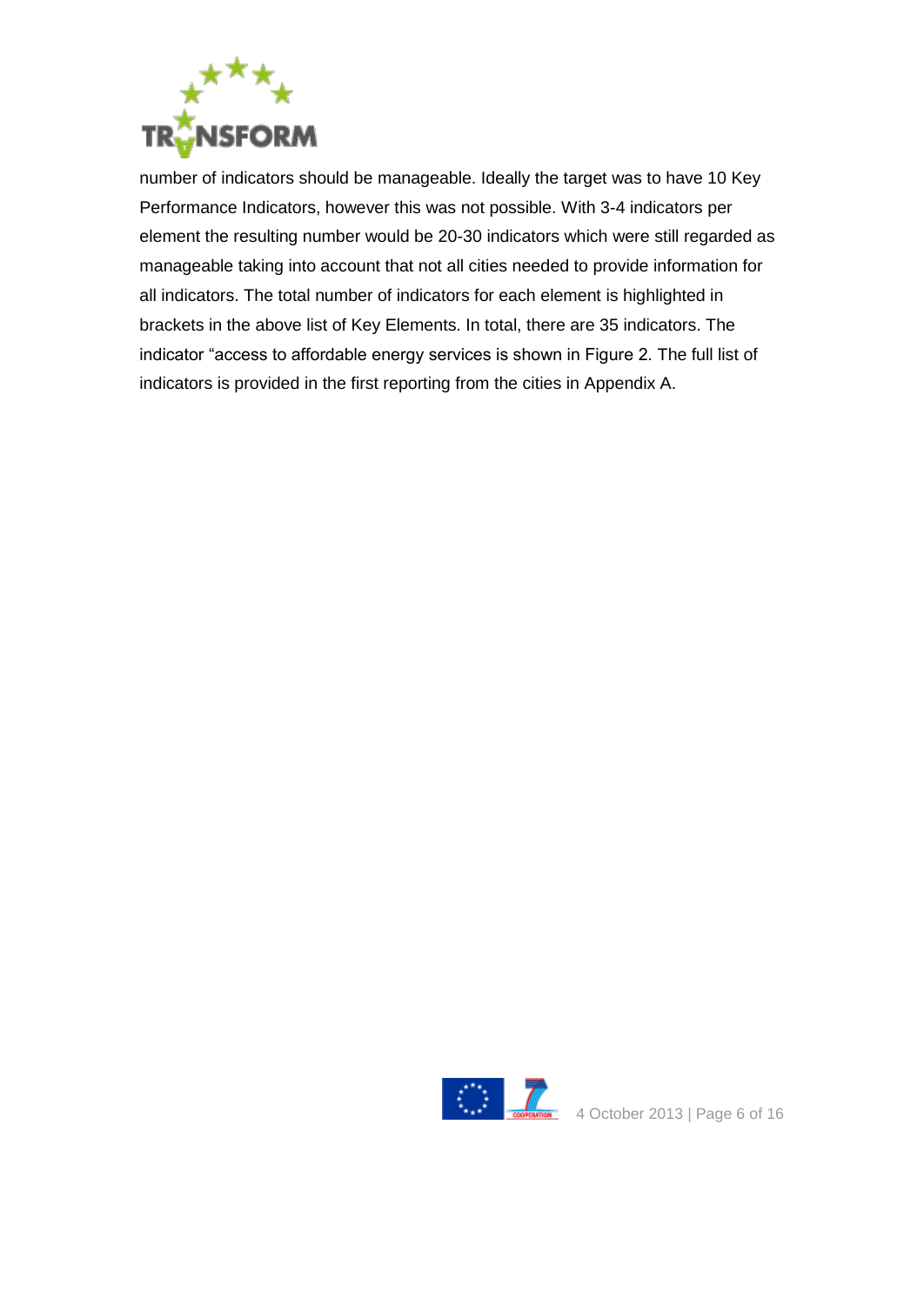

1. Key Element definition – Access to energy services Access to reliable, affordable and sustainable energy services for all energy users, which includes electricity, heating, cooling and gas. Affordable energy is defined as total energy bills not amounting to more than 10% of total household income. The Smart Energy City uses strategies and future planning to increase the affordability of energy to all its citizens, while decreasing future price risks. Furthermore, the City may offer new services to its inhabitants to help decrease individual energy use, and maximise efficiencies.

| (Level                                                         | (Level 2)        | (Level 3)        | (Level 4/smart)     |  |
|----------------------------------------------------------------|------------------|------------------|---------------------|--|
| 1/rough)                                                       |                  |                  |                     |  |
| Decision to                                                    | Develop and      | Imp. of City     | City-wide-roll-out  |  |
| develop                                                        | publish city     | strategy to      | of projects to      |  |
| strategy to                                                    | strategy to      | increase         | increase access     |  |
| improve                                                        | increase         | accessibility    | to energy           |  |
| access to                                                      | accessibility to | energy           | services, and       |  |
| energy                                                         | energy           | services ((incl. | extended            |  |
| services, incl.                                                | services, incl.  | pilot projects - | cooperation in      |  |
| Electricity,                                                   | Electricity,     | public, private  | form of PPP as      |  |
| heating and/or                                                 | heating, and/or  | and PPP)         | well as public and  |  |
| cooling                                                        | cooling          |                  | private initiatives |  |
| networks.                                                      | networks.        |                  | on-going            |  |
| Quant. Measure suggested: % households connected to energy     |                  |                  |                     |  |
| services (adjusted to which energy services are measured and   |                  |                  |                     |  |
| according to the energy system in each individual city)        |                  |                  |                     |  |
| Define goal: ex. 100% households connected to available energy |                  |                  |                     |  |
| services                                                       |                  |                  |                     |  |
| Low                                                            | Develop and      | Imp. of          | City-wide-roll-out  |  |
| affordability of                                               | publish          | programme to     | of programmes       |  |
| people's                                                       | programme to     | address low      | for making          |  |
|                                                                | <b>KPI</b>       |                  |                     |  |

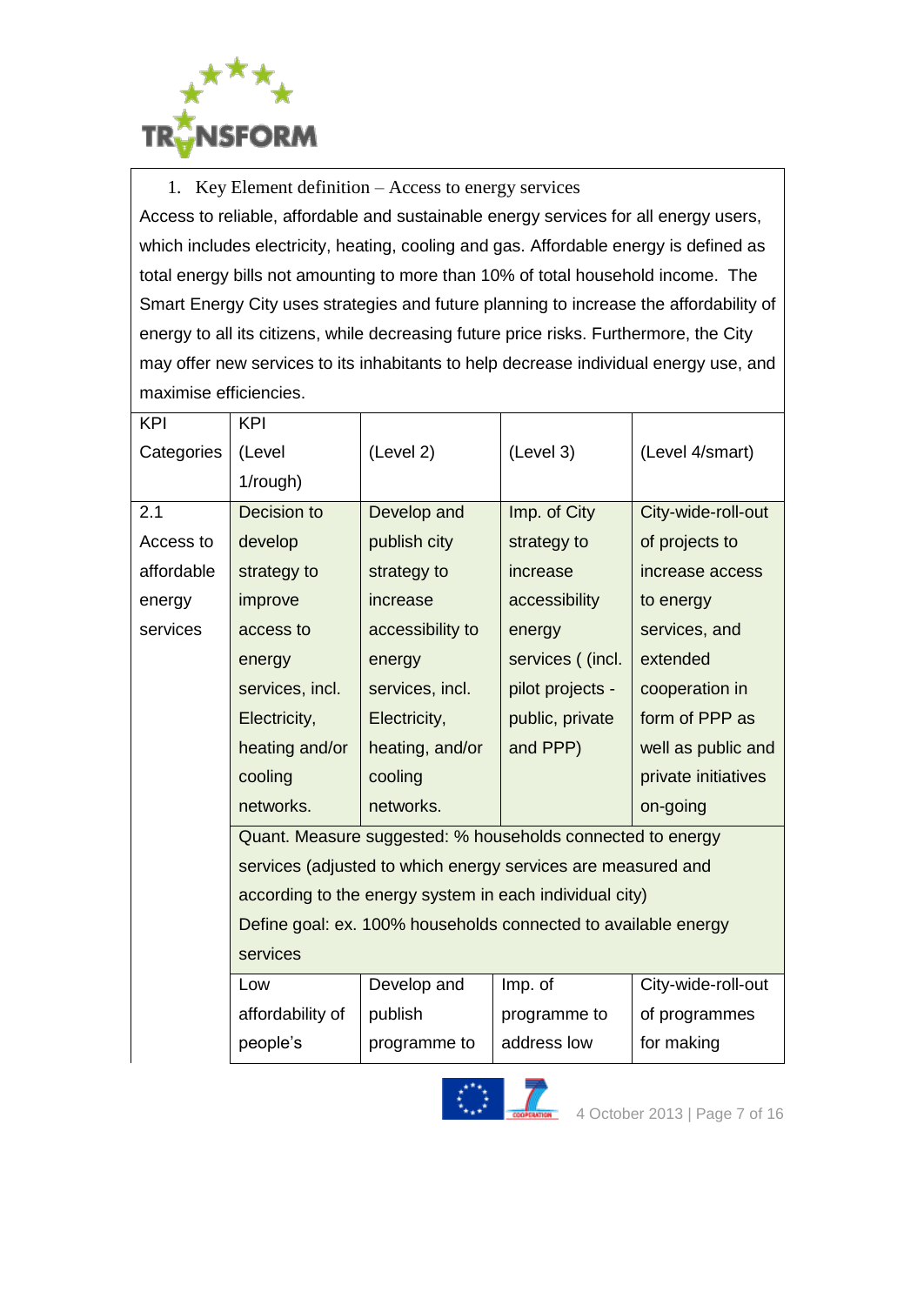

-

| access to                                                           | address low   | affordability   | affordable access |  |
|---------------------------------------------------------------------|---------------|-----------------|-------------------|--|
| energy                                                              | affordability | (incl. pilot    | to energy         |  |
| services                                                            |               | projects -      | services.         |  |
| and/or                                                              |               | public, private |                   |  |
| decision to                                                         |               | and PPP)        |                   |  |
| develop                                                             |               |                 |                   |  |
| programme to                                                        |               |                 |                   |  |
| address low                                                         |               |                 |                   |  |
| affordability.                                                      |               |                 |                   |  |
| Quant measure suggested: % of citizens with energy cost below 10%   |               |                 |                   |  |
| in share of income (percentage can be adjusted according to what is |               |                 |                   |  |
| appropriate for each city). Define goal: ex. <1% of citizens        |               |                 |                   |  |

Figure 2: Illustration of the background to evaluating the indicator "access to affordable energy services" associated with the key element "access to energy services".

# <span id="page-7-0"></span>**Development of tool to provide cities with insight**

The specific difficulty was in being able to evaluate and determine specific performance of a city. In the case where a performance can be measured in a straight line from 0 to 100% it is relatively easy to determine and monitor it. However, to really assess the performance of a city in these cross sectorial areas it was determined that such an evaluation format was not sufficient. A format developed by The Climate Group et al, 2011<sup>1</sup> was then considered where a performance was measured on a scale from level 1 to level 4. In this format it is possible to define what should have been achieved to fulfil a level 1 performance and what should be achieved to fulfil a level 2 performance and so forth up to level 4.

 $1$  Information Marketplaces – The New Economics of Cities, The Climate Group, Arup, Accenture, Horizon, 2011

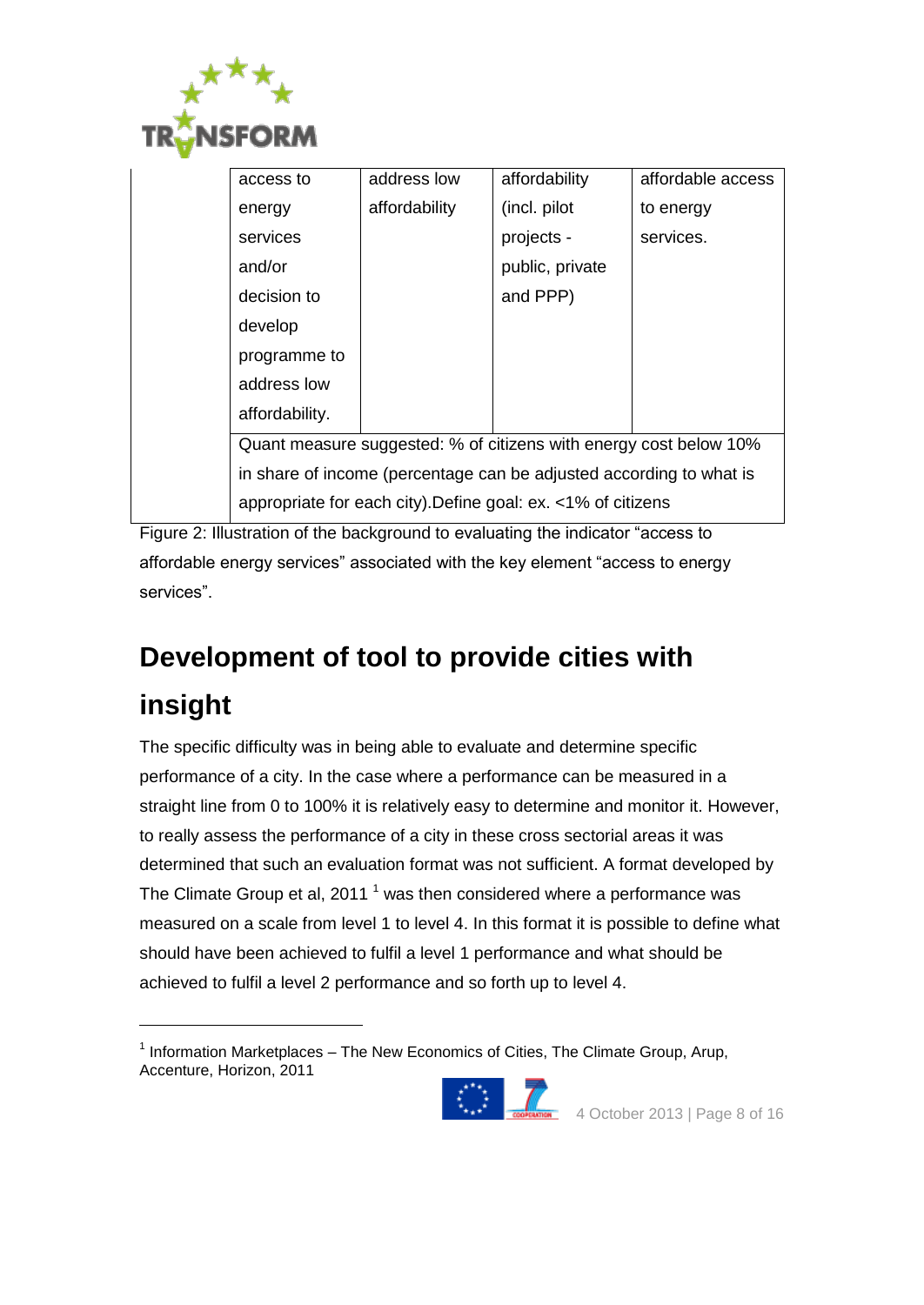

To illustrate this we can use "implementation of smart meters". In this case it would appear relevant to look at the implementation of the smart meters ie level 1: 25% implementation of smart meters, level 2: 50% etc. But this does not take the planning process into account. The political and strategic work in developing a "smart meter strategy get it politically accepted may be harder and take longer time than the physical installation of smart meters. This has been some of the considerations, which have been taken into account in developing the method. In some cases, however it is possible to connect the levels 1-4 directly to specific measurable targets. Initially it was the aim to connect the Level 1-4 tool to specific measurable targets. But it turned out to be very difficult and in some cases impossible to defined measurable targets. The issue was not only that it was difficult to measure the process towards a quantitative target.

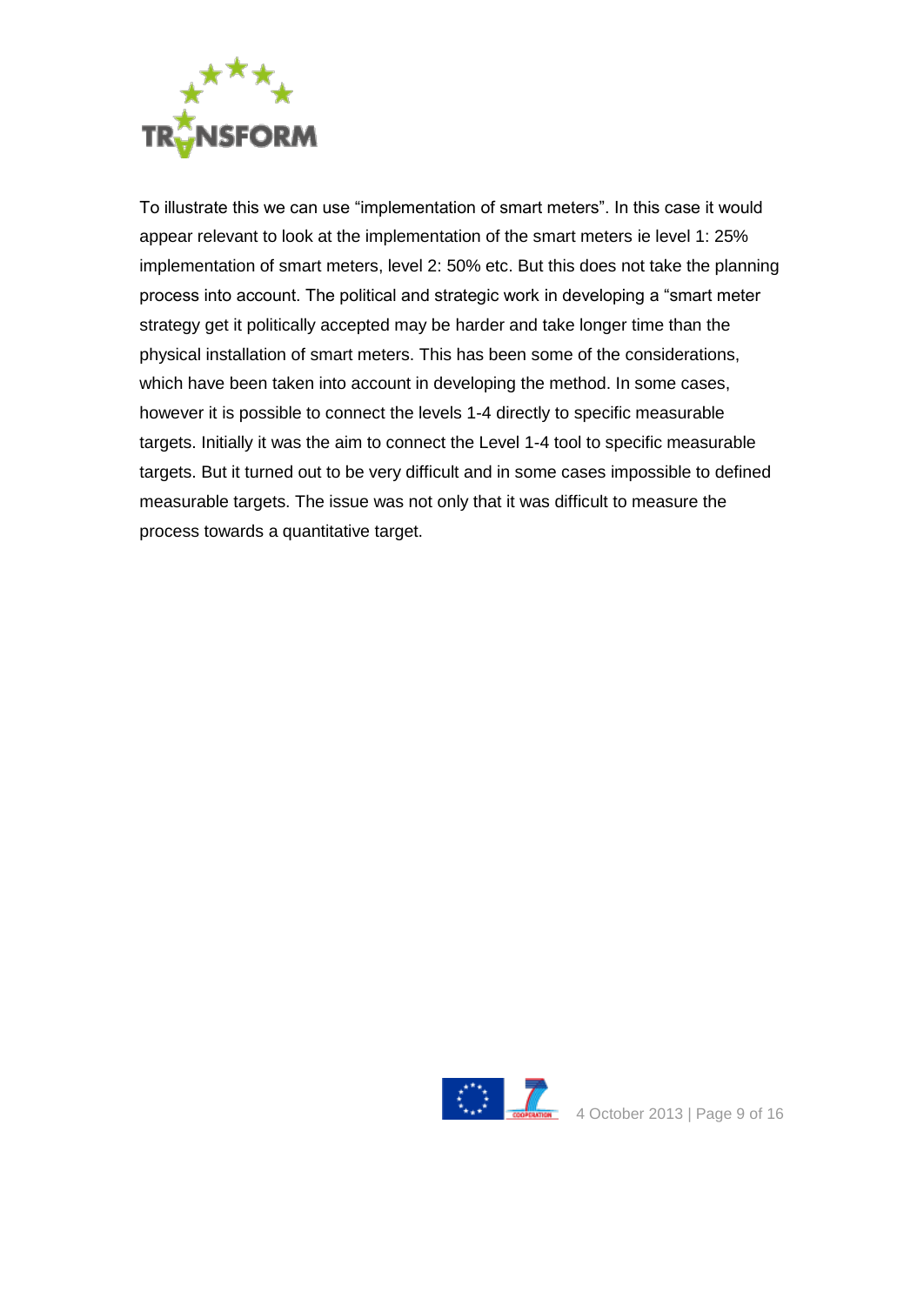

### <span id="page-9-0"></span>**From insight to implementation**

Figures below show the link between the Smart Energy Definition, the key elements and the indicators, with the overall TRANSFORM process. Figure 3 shows the role of the state of the art reports and the baseline analysis in the process of becoming a smart energy city, through the Transformation Agenda, which will provide the agenda for necessary improvements. Both state of the art report and baseline report provide insight and a stand point per city.



Figure 3. Illustration of the Transform progress including the positioning of the City Baseline Analysis

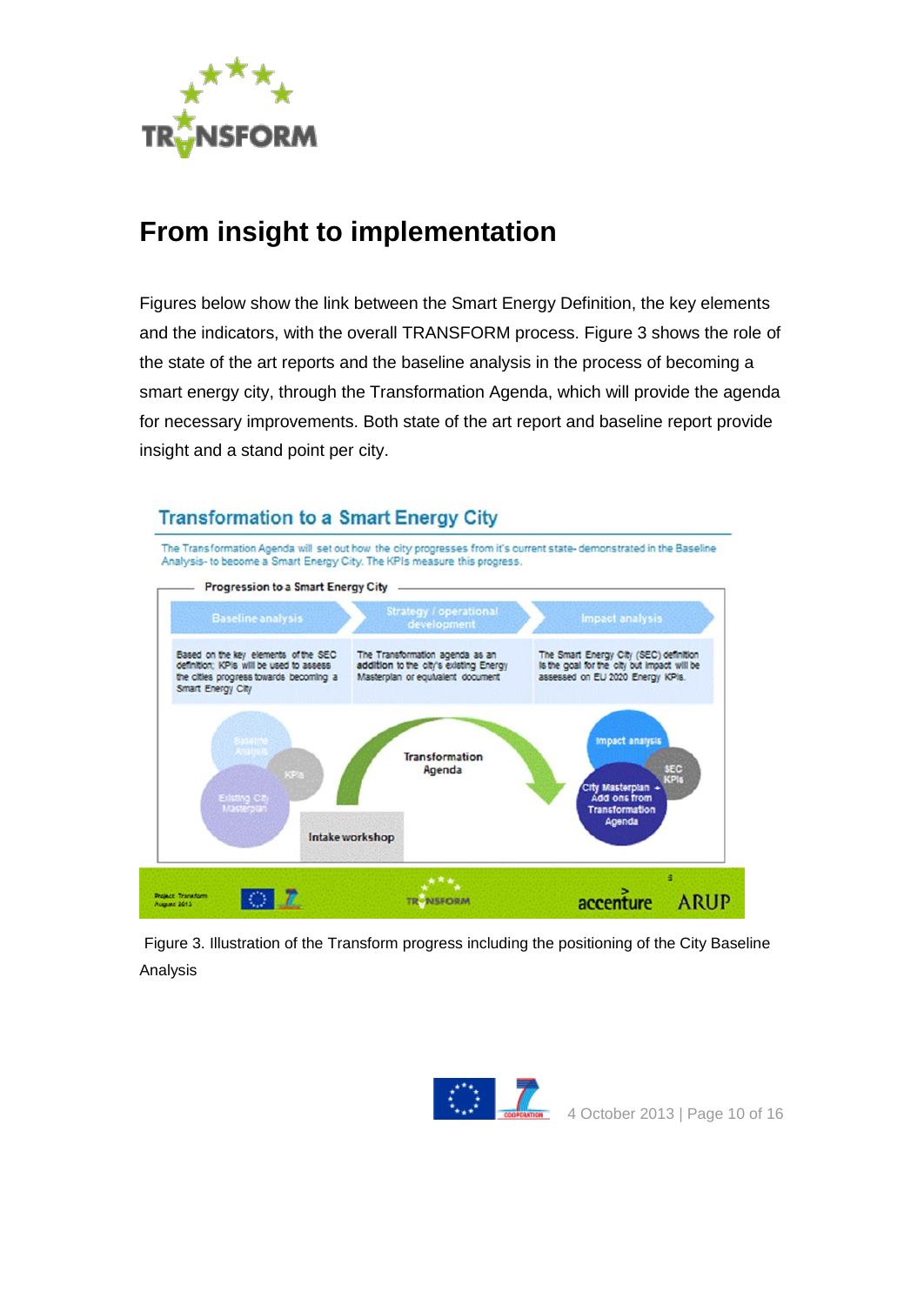

Figure 4 shows the relation between definition and workflow of the TRANSFORM process. Through the Intake Workshop, the state of the art reports and the baseline reports will be used to filter out themes and enabling themes that cities will work on to get closer to the smart energy city goals. Ability to implement is crucial: the methodology to indicate this ability is shown in figure 4, through a PESTLEGS analysis.



Figure 4. Connecting the definition, key elements and indicators to the TRANSFORM workflow for the Transformation Agenda.

## <span id="page-10-0"></span>**Use of the tool, Workflow**

The Level 1-4 tool was used by the team involved in part 1 lead by the City of Copenhagen. DTU/CPH lead the creation of the questionnaires, collection of data and development of the city reports.

1) The process began with DTU/CPH producing a draft questionnaire to be issued to the cities. For more specific information on the KPI questionnaire see Appendix A.

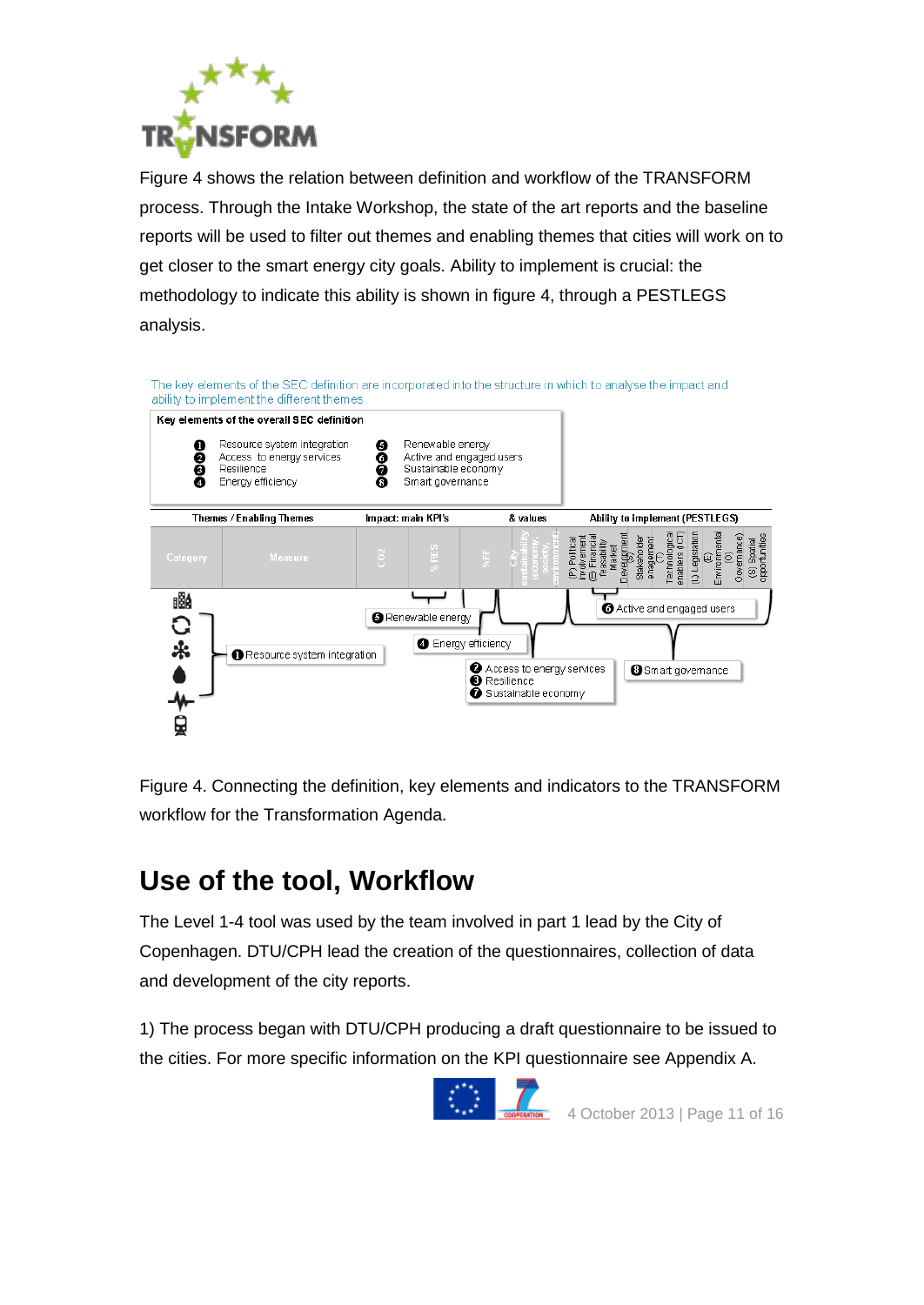

Several telephone meetings and video conferences were carried to determine the format. The format for the final draft of the questionnaire was reviewed by the other active parties in part 1: Accenture and Arup.

2) A blank questionnaire was then issued to each of the cities.

3) Once the data was received from the cities, it was clear that the data where difficult to evaluate and specifically it was difficult to compare the results between the cities.

4) The questionnaire was then shortened in text and a new simpler format produced and the data transferred to the new format. The new format of the questionnaire was returned to each city for fine tuning.

5) The key information from the questionnaire is presented in a 2 page format for each city, attached directly after this report.

# <span id="page-11-0"></span>**Becoming a Smart Energy City – State of the art of 6 Transform cities**

Based on an evaluation of the city reports, it can be concluded that some issues can be considered in relation to a further development of the forms. The following section will provide some conclusions about the experiences.

### <span id="page-11-1"></span>**Introduction**

The work in part 1 can be described as a sort of process where a mirror **i**s hold up by each of the participating cities, where they can examine their own current performance across a range of sectors, and thereby see what needs to be improved in order to get to a well-defined state of being a smart energy city. The idea of the Transform project is not to compare the results or performance between the 6 cities.

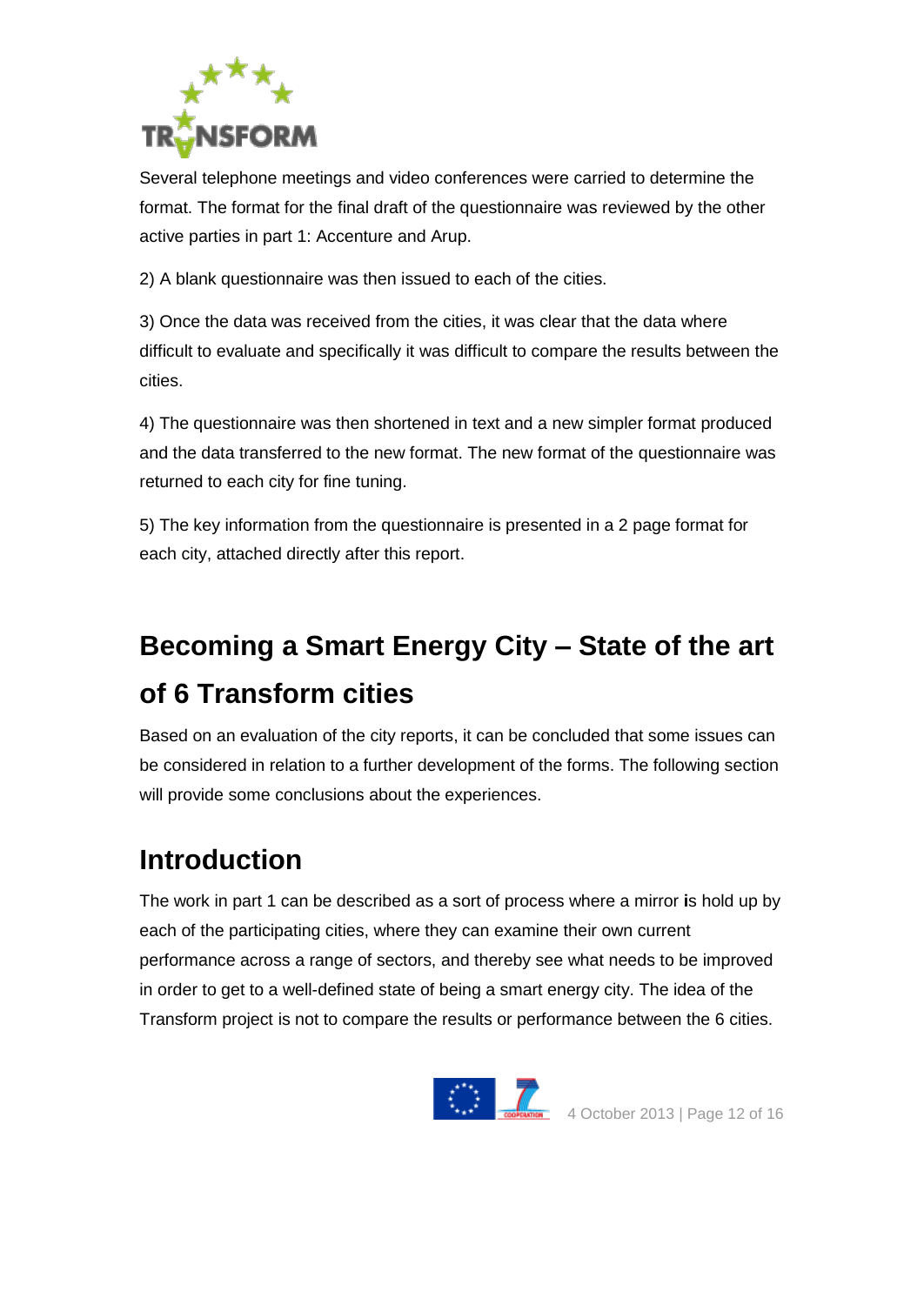

The Baseline Analysis which is also carried out in part 1 provides a **snapshot in time** of each city. This is a **reference point**, from which the Transformation Agenda will define the process to become **A Smart Energy City**. The Key Performance Indicators then provide a set parameters or metrics against which a city can monitor their progress towards being a smart energy city (see fig. 1).

The findings of the KPI evaluation are summarised in a series of six summary reports; one per city. These are the **KPI reports**; the starting place from which the cities will begin their transition to Smart Energy Cities.

As well as providing a point of reference, each city will be able to use their KPI report in their intake workshop. The evaluation will help them to decide the areas they would like to focus their transformation efforts on.

#### <span id="page-12-0"></span>**Current status of the KPI reports**

As of August 2013, five of the six cities have fully completed the KPI reports. Data from Vienna are based on a more aggregate evaluation of which level they have achieved, but there is currently no detailed information to support the evaluation.

### <span id="page-12-1"></span>**Main analysis considering state of the art**

#### **reports**

Based on an evaluation of the city reports, it can be concluded that some issues can be considered in relation to a further development of the forms. The following section will provide some conclusions about the experiences.

Issues related to the role of the KPI's include:

• In the city reports there is in some cases a mix of information, where the KPI concept both are used in relation to both planning targets and performance indicators in relation to policies and transformation agendas

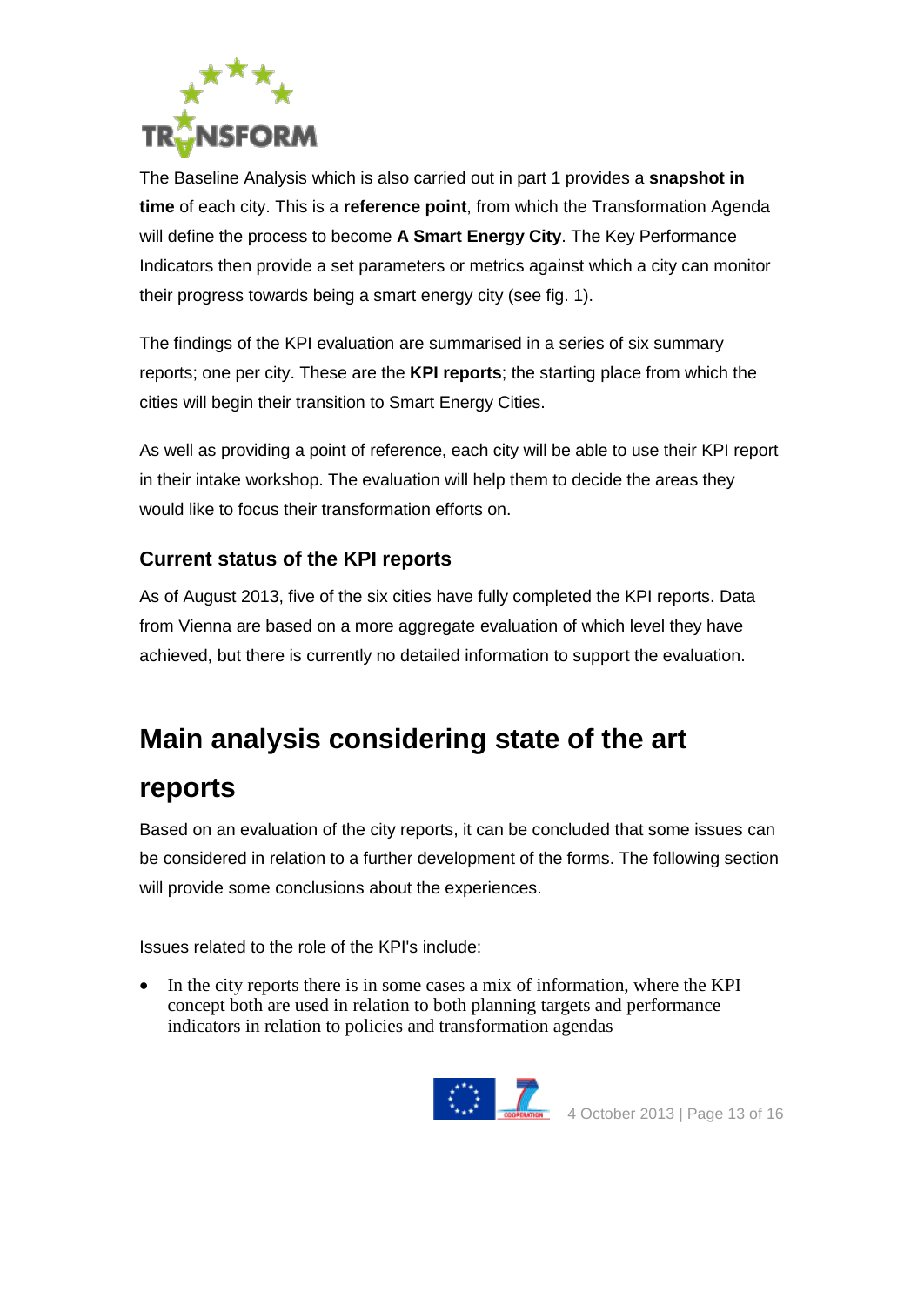

- Can KPI reports from cities be considered as a baseline for the transformation agenda?
- How can we use the KPI's in relationship to measure transformation agendas?
- Can the KPI's be directly linked to KPI's that are measured by the models that will be developed later in part 3 of the Transform project

The KPI forms can both work in relation to internal clarification in the cities and for cross cutting comparison and guidance for other cities, and this point should be made more clear. However, the questionnaires have been filled out by the cities themselves. They have not been filled out by the part 1 team. Most cities (Copenhagen, Amsterdam, Genoa, Lyon) have also decided which levels their city should be places for each of the indicators. The levels 1-4 have not been decided for these cities by the part 1 team. This is different for Hamburg where the part 1 team have decided the levels for each indicator based on the information provided by the city. In the case of Vienna only the levels have also been decided by the city without providing the background for the decided levels for each indicator. In any case, the part one team has not made any attempt to compare the information provided by the cities with the other cities. It is expected that both the information provided in the questionnaires and decision on current performance for each of the cities will be finetuned during the Transform project.

It can also be discussed what is the role of measuring the performance level is. It might be valuable to set targets for all cities in terms of how they could be more advanced over time (even when being at level 4). It is also important to reflect strong as well as weak points in the city forms since this will provide a good reflective and consistent basis for the SWOT analysis. This has been done at varying degree and Lyon is a good example of reflective feedback.

More specific Issues:

• Important to balance the description of the supply system and technologies with demand, consumers and governance

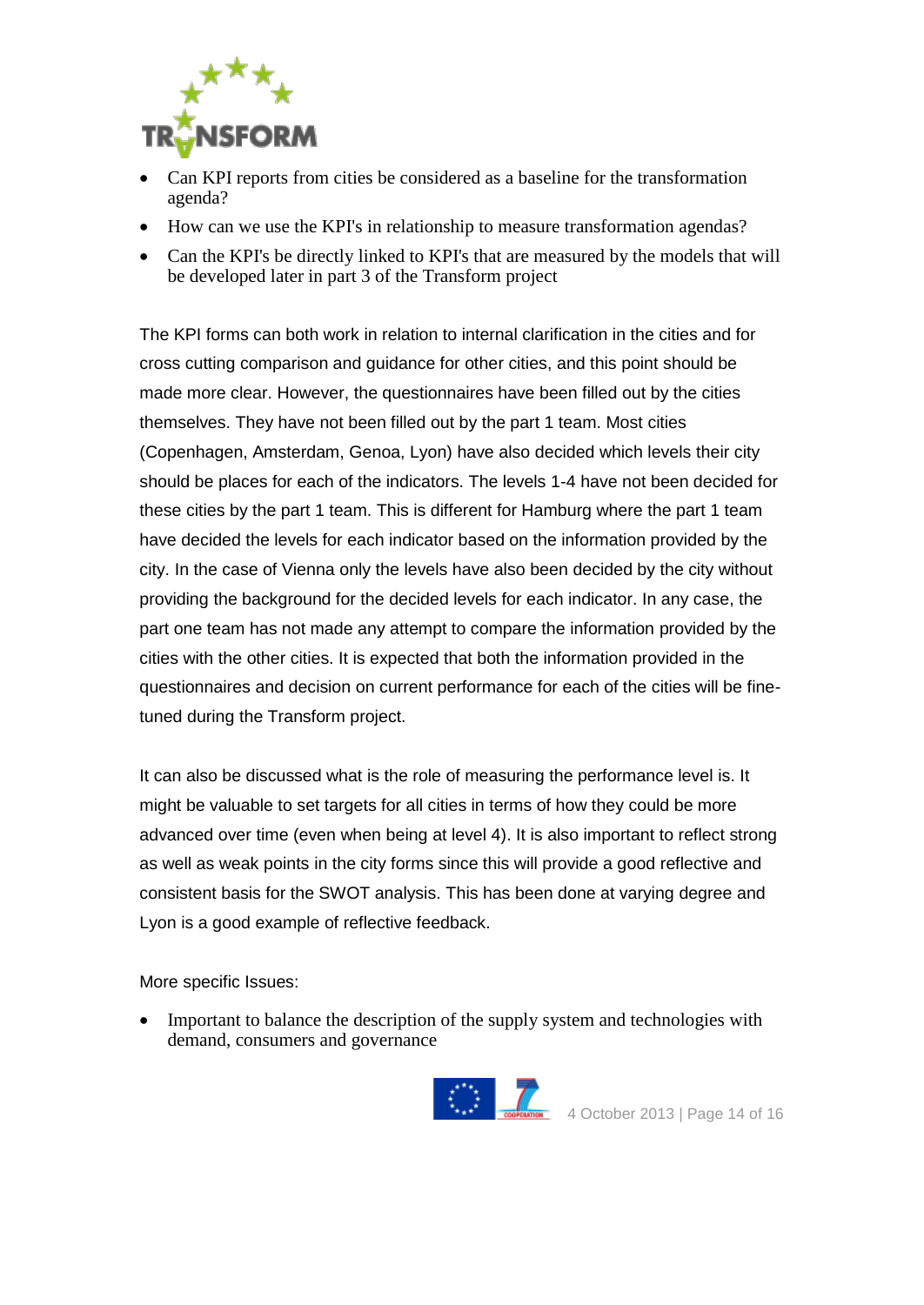

- Include references to planning documents and other official reports
- Consider both energy system issues and the broader economic context

## <span id="page-14-0"></span>**Feedback to methodology**

#### <span id="page-14-1"></span>**City feedback issues**

Examples of key common issues in the city reports are:

- Digital systems and big data platforms are highlighted, new opportunities
- Smart meters are rolled out in most cities
- Detailed energy plans exist including targets for renewable energy
- Public Private Partnership about investments are expected, but few details are given about how to align social and private perspectives and how to create a market

Weaknesses of the city reports include:

- Active citizen participation and challenges are not well covered
- Affordability and extra costs of clean energy, how is the city going to pay?
- Implementation of energy efficiency e.g. in buildings
- Relationship to green economy strategies
- City quality of life issues

### <span id="page-14-2"></span>**State of the art reports (see appendix A)**

- $\star$  Amsterdam
- **★ Copenhagen**
- $\star$  Hamburg
- **★ Genoa**
- $\star$  Lyon
- $\star$  Vienna